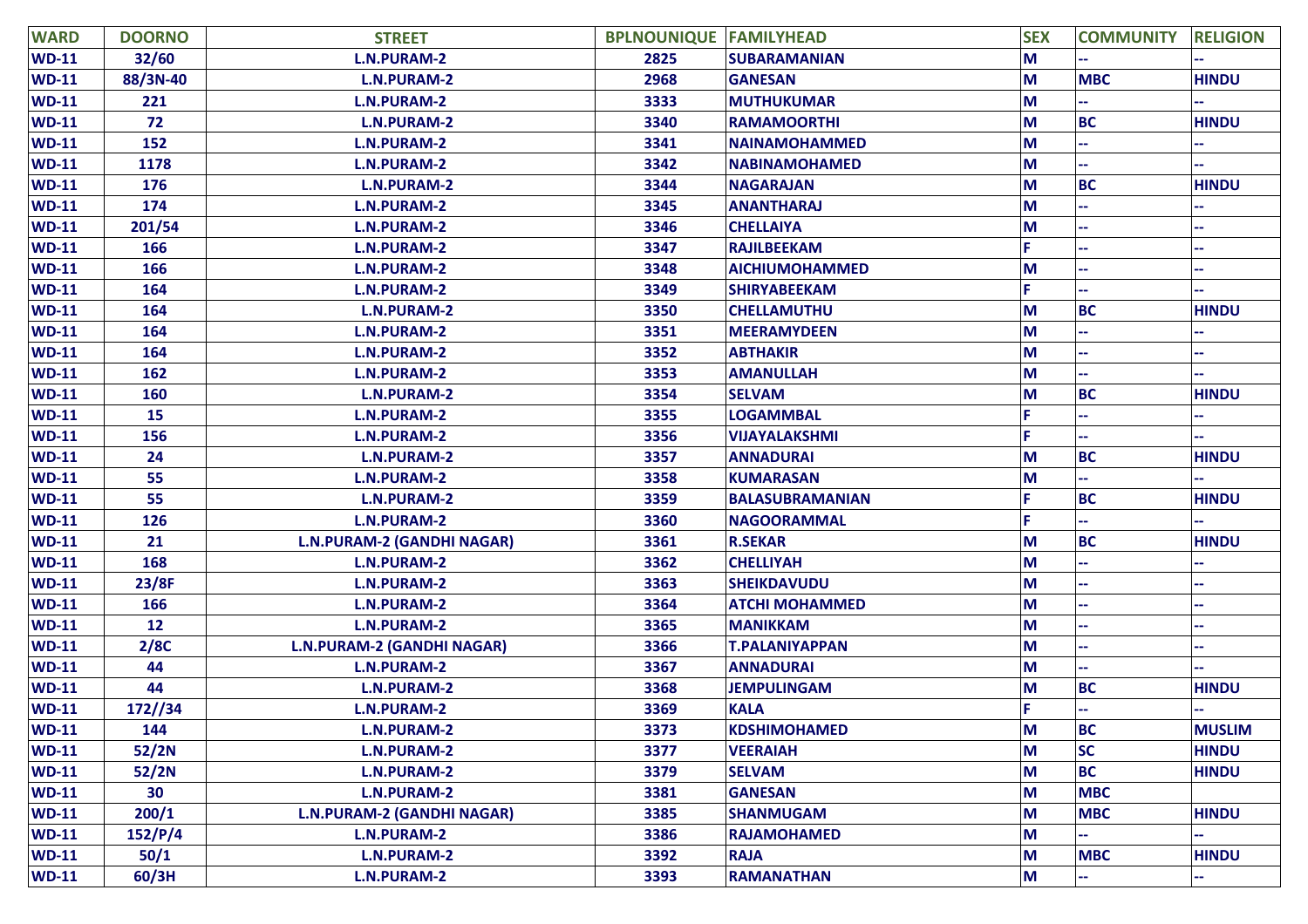| <b>WARD</b>  | <b>DOORNO</b> | <b>STREET</b>                     | <b>BPLNOUNIQUE FAMILYHEAD</b> |                       | <b>SEX</b>     | <b>COMMUNITY</b> | <b>RELIGION</b>  |
|--------------|---------------|-----------------------------------|-------------------------------|-----------------------|----------------|------------------|------------------|
| $WD-11$      | 63/3          | <b>L.N.PURAM-2</b>                | 3394                          | <b>RAGUNATHAN</b>     | M              |                  |                  |
| $WD-11$      | 76/9E         | <b>L.N.PURAM-2</b>                | 3395                          | <b>HARIHARAN</b>      | M              |                  |                  |
| <b>WD-11</b> | 140           | <b>L.N.PURAM-2</b>                | 3399                          | <b>MAHESWARAN</b>     | M              | <b>BC</b>        | <b>HINDU</b>     |
| <b>WD-11</b> | 140           | <b>L.N.PURAM-2</b>                | 3401                          | <b>SELVANAYAGAM</b>   | M              |                  |                  |
| $WD-11$      | 74            | <b>L.N.PURAM-2</b>                | 3402                          | <b>GOPALAKRISHNAN</b> | M              | <b>BC</b>        | <b>HINDU</b>     |
| $WD-11$      | 72/4/1        | <b>L.N.PURAM-2</b>                | 3404                          | <b>NARAYANA SAMY</b>  | M              |                  |                  |
| <b>WD-11</b> | 58/4W         | <b>L.N.PURAM-2</b>                | 3405                          | <b>MUTHUVEERAPPAN</b> | M              |                  |                  |
| <b>WD-11</b> | 84/7          | <b>L.N.PURAM-2 (GANDHI NAGAR)</b> | 3406                          | <b>MEENA</b>          |                |                  |                  |
| <b>WD-11</b> | 64            | <b>L.N.PURAM-3</b>                | 3407                          | <b>SARAVANAN</b>      | M              |                  |                  |
| $WD-11$      | 104           | <b>L.N.PURAM-2</b>                | 3408                          | <b>SELVI</b>          | M              |                  |                  |
| <b>WD-11</b> | $60/3$ H      | <b>L.N.PURAM-2</b>                | 3409                          | <b>PERIYASAMY</b>     | M              |                  |                  |
| <b>WD-11</b> | 63/3          | <b>L.N.PURAM-2</b>                | 3410                          | <b>PERIYASAMY</b>     | M              | <b>MBC</b>       | <b>HINDU</b>     |
| <b>WD-11</b> | 76/9E         | <b>L.N.PURAM-2</b>                | 3411                          | <b>SHANKAR</b>        | M              |                  |                  |
| $WD-11$      | 21 B/66       | <b>L.N.PURAM-2</b>                | 3413                          | <b>DURAI PANDI</b>    | M              | <b>MBC</b>       | <b>HINDU</b>     |
| <b>WD-11</b> | $21/B$ 66     | <b>L.N.PURAM-3</b>                | 3414                          | <b>MUTHU</b>          | M              |                  |                  |
| <b>WD-11</b> | 140           | <b>L.N.PURAM-3</b>                | 3415                          | <b>ALAGESAN</b>       | M              |                  |                  |
| <b>WD-11</b> | 59/1          | <b>L.N.PURAM-3</b>                | 3416                          | <b>SARAVANAN</b>      | M              |                  |                  |
| $WD-11$      | 140           | <b>L.N.PURAM-3</b>                | 3417                          | <b>JANAKI</b>         | M              |                  |                  |
| $WD-11$      | 65/1          | <b>L.N.PURAM-3</b>                | 3418                          | <b>RAVICHANDRAN</b>   | M              |                  |                  |
| <b>WD-11</b> | 80            | <b>L.N.PURAM-3</b>                | 3419                          | <b>MUTHUKARUPPAN</b>  | M              |                  |                  |
| <b>WD-11</b> | 94            | <b>L.N.PURAM-3</b>                | 3420                          | <b>MURUGAN</b>        | M              | <b>SC</b>        | <b>HINDU</b>     |
| $WD-11$      | 58/4 W        | <b>L.N.PURAM-3</b>                | 3421                          | <b>VIVEKANANADAN</b>  | M              |                  |                  |
| <b>WD-11</b> | 110           | <b>L.N.PURAM-3</b>                | 3423                          | <b>SARAVANAN</b>      | M              | <b>BC</b>        | <b>HINDU</b>     |
| <b>WD-11</b> | 88            | <b>L.N.PURAM-3</b>                | 3426                          | <b>SARAVANAN</b>      | M              |                  |                  |
| <b>WD-11</b> | 124           | <b>L.N.PURAM-3</b>                | 3431                          | <b>MARUDEEN</b>       | M              |                  |                  |
| $WD-11$      | 134           | <b>L.N.PURAM-2</b>                | 3438                          | <b>RAJKUMAR</b>       | M              |                  |                  |
| <b>WD-11</b> | D122          | <b>L.N.PURAM-2</b>                | 3440                          | <b>NATARAJAN</b>      | М              |                  |                  |
| <b>WD-11</b> | 138           | <b>L.N.PURAM-2</b>                | 3442                          | <b>JEGANATHAN</b>     | M              |                  |                  |
| <b>WD-11</b> | 100           | <b>L.N.PURAM-2 (GANDHI NAGAR)</b> | 3559                          |                       | 0 <sub>M</sub> | <b>BC</b>        | <b>HINDU</b>     |
| <b>WD-11</b> | 98/18D        | <b>L.N.PURAM-2 (GANDHI NAGAR)</b> | 3560                          |                       | 0 <sub>M</sub> |                  |                  |
| <b>WD-11</b> | 106           | <b>L.N.PURAM-2 (GANDHI NAGAR)</b> | 3561                          |                       | 0 <sub>M</sub> |                  |                  |
| <b>WD-11</b> | 326/1         | <b>L.N.PURAM-3</b>                | 3562                          | P. NAGARAJAN          | M              |                  |                  |
| <b>WD-11</b> | 308/1         | L.N.PURAM-3                       | 3563                          | <b>S. MOHAN</b>       | M              |                  |                  |
| $WD-11$      | 120/4D        | <b>L.N.PURAM-3</b>                | 3564                          | <b>RAVI</b>           |                |                  |                  |
| $WD-11$      | 326/3         | <b>L.N.PURAM-3</b>                | 3565                          | <b>K. RAVI</b>        | M              |                  |                  |
| $WD-11$      | 326/5         | <b>L.N.PURAM-3</b>                | 3566                          | <b>MUTHU</b>          | M              |                  |                  |
| $WD-11$      | 308           | <b>L.N.PURAM-2 (GANDHI NAGAR)</b> | 3567                          | <b>GNANAMANI</b>      | M              | <b>BC</b>        | <b>CHRISTIAN</b> |
| $WD-11$      | 308           | <b>L.N.PURAM-3</b>                | 3568                          | <b>S.RAVI</b>         | M              | <b>SC</b>        | <b>HINDU</b>     |
| $WD-11$      | 170           | <b>L.N.PURAM-3</b>                | 3569                          | <b>LAKSHMANAN</b>     | M              |                  |                  |
| $WD-11$      | 84/12 A       | <b>L.N.PURAM-3</b>                | 3570                          | <b>RAJAGOPAL</b>      | M              | <b>BC</b>        | <b>HINDU</b>     |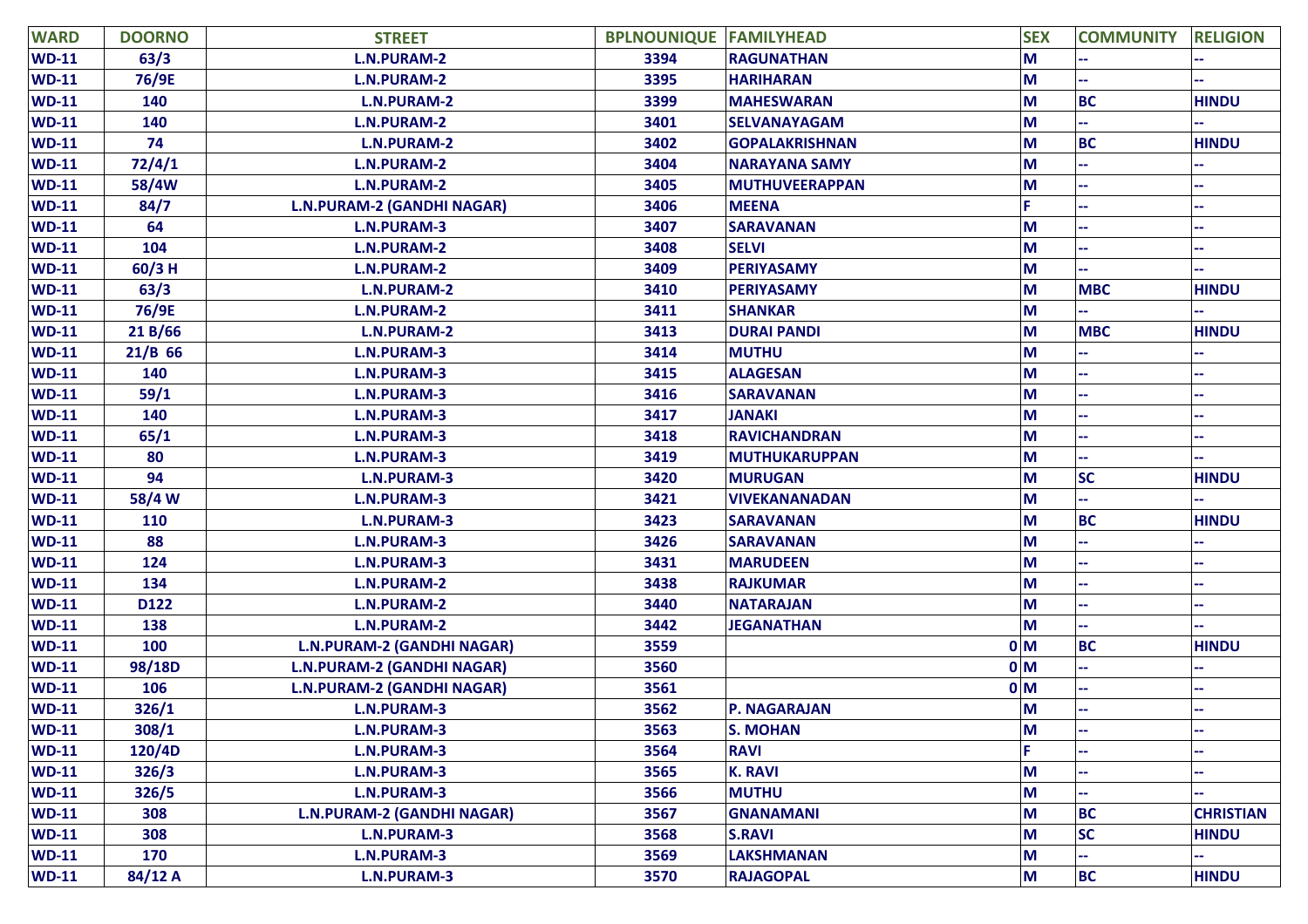| <b>WARD</b>  | <b>DOORNO</b> | <b>STREET</b>      | <b>BPLNOUNIQUE FAMILYHEAD</b> |                         | <b>SEX</b> | <b>COMMUNITY</b> | <b>RELIGION</b> |
|--------------|---------------|--------------------|-------------------------------|-------------------------|------------|------------------|-----------------|
| $WD-11$      | 84/12         | L.N.PURAM-3        | 3571                          | <b>NARAYANASAMY</b>     | M          | <b>BC</b>        | <b>HINDU</b>    |
| $WD-11$      | 320/1         | <b>L.N.PURAM-3</b> | 3572                          | <b>MERCY GULORIYA</b>   |            |                  |                 |
| $WD-11$      | 81/12         | <b>L.N.PURAM-3</b> | 3573                          | <b>CHITHAMBRAM</b>      | М          |                  |                 |
| $WD-11$      | 2D            | <b>L.N.PURAM-3</b> | 3574                          | <b>CENNAKKANNU</b>      | М          |                  | --              |
| $WD-11$      | $\mathbf 0$   | <b>L.N.PURAM-3</b> | 3575                          | <b>RAJI</b>             | М          |                  |                 |
| $WD-11$      | 326/2         | <b>L.N.PURAM-3</b> | 3576                          | <b>K. NARAYANAN</b>     | М          |                  |                 |
| $WD-11$      | 344/12A       | <b>L.N.PURAM-3</b> | 3577                          | <b>SUBBAIAH</b>         | М          |                  |                 |
| $WD-11$      | 318           | <b>L.N.PURAM-3</b> | 3578                          | <b>NATARAJAN</b>        | М          |                  |                 |
| $WD-11$      | 18D/1         | <b>L.N.PURAM-3</b> | 3579                          | <b>SELLAMMAL</b>        |            | <b>SC</b>        | <b>HINDU</b>    |
| <b>WD-11</b> | 308/16R/1     | <b>L.N.PURAM-3</b> | 3580                          | <b>RAJENTHIRAN</b>      | М          |                  |                 |
| $WD-11$      | 282           | <b>L.N.PURAM-3</b> | 3581                          | <b>V. RAVI</b>          | М          |                  |                 |
| $WD-11$      | 282           | <b>L.N.PURAM-3</b> | 3582                          | <b>PANDIYARAJAN</b>     | М          |                  |                 |
| $WD-11$      | 282           | <b>L.N.PURAM-3</b> | 3583                          | <b>MURUGAN</b>          | М          |                  |                 |
| $WD-11$      | 302           | <b>L.N.PURAM-3</b> | 3584                          | <b>K. RAVI</b>          | M          |                  |                 |
| $WD-11$      | 344           | <b>L.N.PURAM-3</b> | 3585                          | <b>VEERASAMY</b>        | М          |                  |                 |
| $WD-11$      | 280/3A        | <b>L.N.PURAM-3</b> | 3586                          | <b>RAJENTHIRAN</b>      | М          |                  |                 |
| $WD-11$      | 344/12A       | <b>L.N.PURAM-3</b> | 3587                          | <b>RANI</b>             |            | <b>BC</b>        | <b>HINDU</b>    |
| <b>WD-11</b> | 270           | <b>L.N.PURAM-3</b> | 3588                          | <b>SRINIVASAN</b>       | M          |                  |                 |
| $WD-11$      | 232           | <b>L.N.PURAM-3</b> | 3589                          | P. RAMASAMY             | М          |                  |                 |
| $WD-11$      | 278           | <b>L.N.PURAM-3</b> | 3590                          | <b>SAKTHIVEL</b>        | М          | <b>BC</b>        | <b>HINDU</b>    |
| $WD-11$      | 282           | <b>L.N.PURAM-3</b> | 3591                          | <b>M. MURUGAN</b>       | M          |                  |                 |
| <b>WD-11</b> | 282           | <b>L.N.PURAM-3</b> | 3592                          | <b>SELVARANI</b>        |            |                  |                 |
| <b>WD-11</b> | <b>284A</b>   | <b>L.N.PURAM-3</b> | 3593                          | <b>SEGABBAYI</b>        |            |                  |                 |
| $WD-11$      | 27412A        | <b>L.N.PURAM-3</b> | 3594                          | <b>KRISHNAN</b>         | М          |                  |                 |
| $WD-11$      | 286/1/11      | <b>L.N.PURAM-3</b> | 3595                          | <b>DHANALAKSHMI</b>     |            | <b>BC</b>        | <b>HINDU</b>    |
| <b>WD-11</b> | 288/A1/11     | <b>L.N.PURAM-3</b> | 3596                          | <b>PANCHAPAKASAN</b>    | M          |                  |                 |
| $WD-11$      | 296/18        | <b>L.N.PURAM-3</b> | 3597                          | <b>THEDSHINAMOORTHI</b> | М          |                  |                 |
| $WD-11$      | 298           | <b>L.N.PURAM-3</b> | 3598                          | <b>SANTHIRAN</b>        | М          |                  |                 |
| $WD-11$      | 300/4         | <b>L.N.PURAM-3</b> | 3599                          | <b>SARAVANAN</b>        | М          |                  |                 |
| $WD-11$      | 300/3         | <b>L.N.PURAM-3</b> | 3600                          | <b>RAMAN</b>            | M          |                  |                 |
| $WD-11$      | 300/2         | <b>L.N.PURAM-3</b> | 3601                          | <b>JREGANATHAN</b>      | М          |                  |                 |
| $WD-11$      | 344           | <b>L.N.PURAM-3</b> | 3602                          | <b>K.VEERAMUTHU</b>     | M          |                  |                 |
| <b>WD-11</b> | 300           | L.N.PURAM-3        | 3603                          | <b>DHIYAKARAJAN</b>     | M          | <b>BC</b>        | <b>HINDU</b>    |
| $WD-11$      | 302           | L.N.PURAM-3        | 3604                          | <b>JEYAKANDAN</b>       | M          |                  |                 |
| $WD-11$      | 306/5         | <b>L.N.PURAM-3</b> | 3605                          | <b>MALAIYANDI</b>       | M          | <b>BC</b>        | <b>HINDU</b>    |
| $WD-11$      | 308           | <b>L.N.PURAM-3</b> | 3606                          | <b>SUNDARRAJ</b>        | M          | <b>BC</b>        | <b>HINDU</b>    |
| $WD-11$      | 308/4         | <b>L.N.PURAM-3</b> | 3607                          | <b>KAMARAJ</b>          | M          |                  |                 |
| $WD-11$      | 308/1         | L.N.PURAM-3        | 3608                          | <b>ANTHONYSAMY</b>      | M          |                  |                 |
| $WD-11$      | 308/3         | <b>L.N.PURAM-3</b> | 3609                          | <b>PUNNIYAGODI</b>      | M          | <b>BC</b>        | <b>HINDU</b>    |
| $WD-11$      | 308/6         | L.N.PURAM-3        | 3610                          | <b>RAMU</b>             | M          | ä,               |                 |